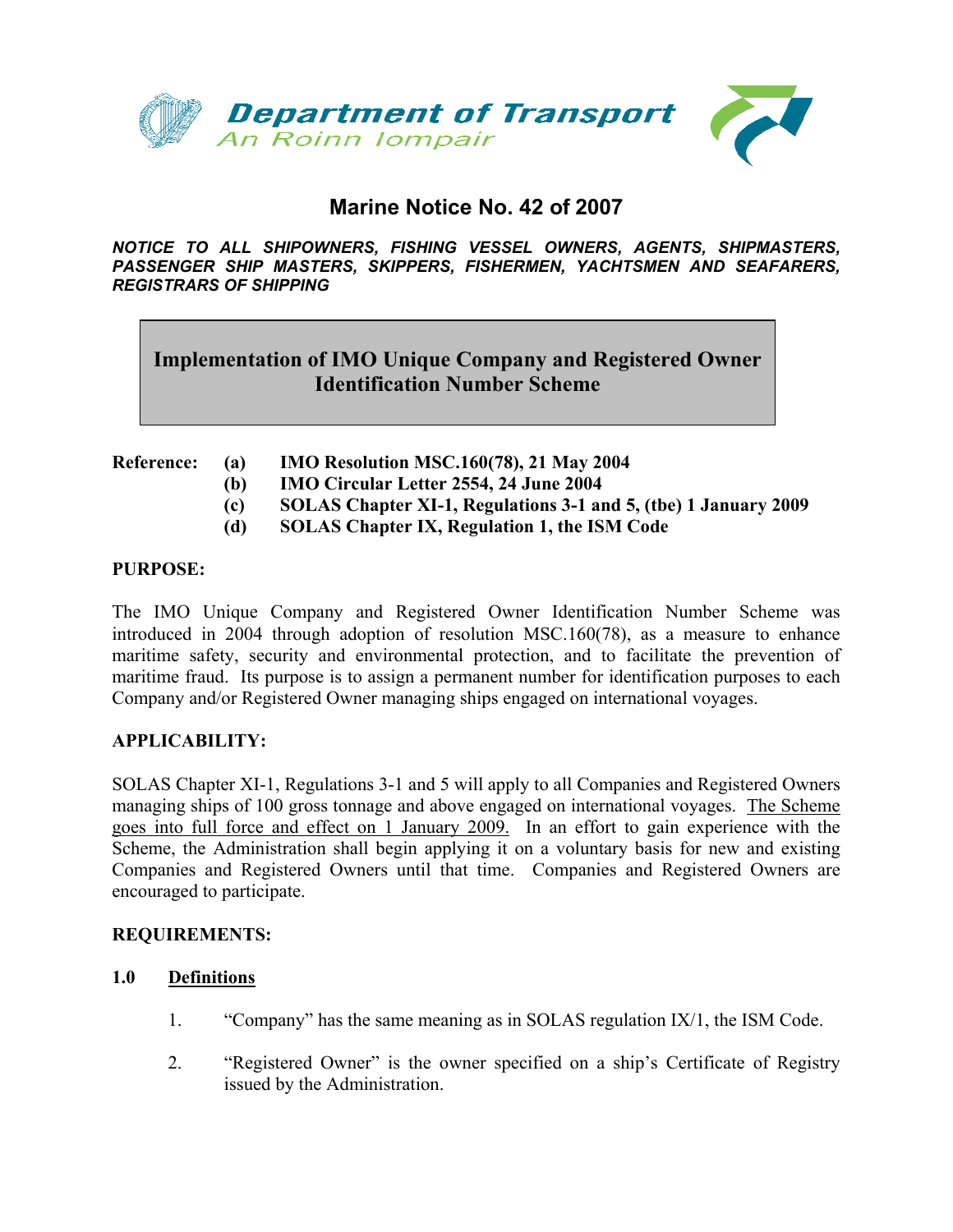# **2.0 Procedures**

- 2.1 The Number remains unchanged upon transfer of a Company and/or Registered Owner's ship to another flag and will be included on a Company's Document of Compliance (DOC), the ship's Safety Management Certificate (SMC), International Ship Security Certificate (ISSC) and Continuous Synopsis Record (CSR) certificates wherever the Company and/or Registered Owner's name should appear. The Number remains unchanged, but unused, in the event a Company and/or Registered Owner sells, or otherwise disposes, of its ship(s) and does not begin operating new ship(s). The Number remains unchanged in the event the Company and/or Registered Owner, after having sold or otherwise disposed of its ships, renews ship management at a future time.
- 2.2 Lloyd's Register-Fairplay (LR-F) maintains a full history audit trail of changes to Company and/or Registered Owner information, with the date of each change recorded. When Companies and/or Registered Owners merge, LR-F assigns the Number of the larger Company and/or Registered Owner to the new amalgamated entity, while the Number of the smaller entity is frozen and not re-used. LR-F maintains the history of Companies and/or Registered Owners of ships on its database.
- 2.3 The Number is an LR-F number, allocated at the time of issuance of a ship's Certificate of Registry issued by the Administration. The Number begins with the letters "IMO" followed by either "Company" or "Registered Owner", and seven digits assigned by LR-F. The IMO Unique Company and Registered Owner Identification Number Scheme are managed in parallel with the IMO Ship Identification Number Scheme without charge by LR-F. The Number(s) are not, however, the same as the IMO Ship Identification Number.
- 2.4 New Companies and/or Registered Owners managing ships covered by the Scheme are assigned a Number when their ship is registered with the Administration. For existing Companies and/or Registered Owners prior to 1 January 2009, the Number should be assigned at an early convenient date, or when any document detailed in paragraph 2.1 above is issued or renewed. The Number must be assigned whenever any such document is issued, revised or renewed on or after 1 January 2009.
- 2.5 Original information about a Company and/or Registered Owner will be collected by the Administration by means of the application documentation required at the time of registration. The information collected is that which the Administration ordinarily collects during the registration process, namely:
	- .1 Company/Registered Owner name-styles; .2 country/State of incorporation (registration); .3 date of incorporation; and .4 full address (operational address) and contact details.
- 2.6 During registration, the Administration will expect the Company and Registered Owner to provide the Number assigned to it. The Administration may contact LR-F to confirm the Numbers provided by the Company and Registered Owner. The Administration will also be routinely updating its database with that of LR-F.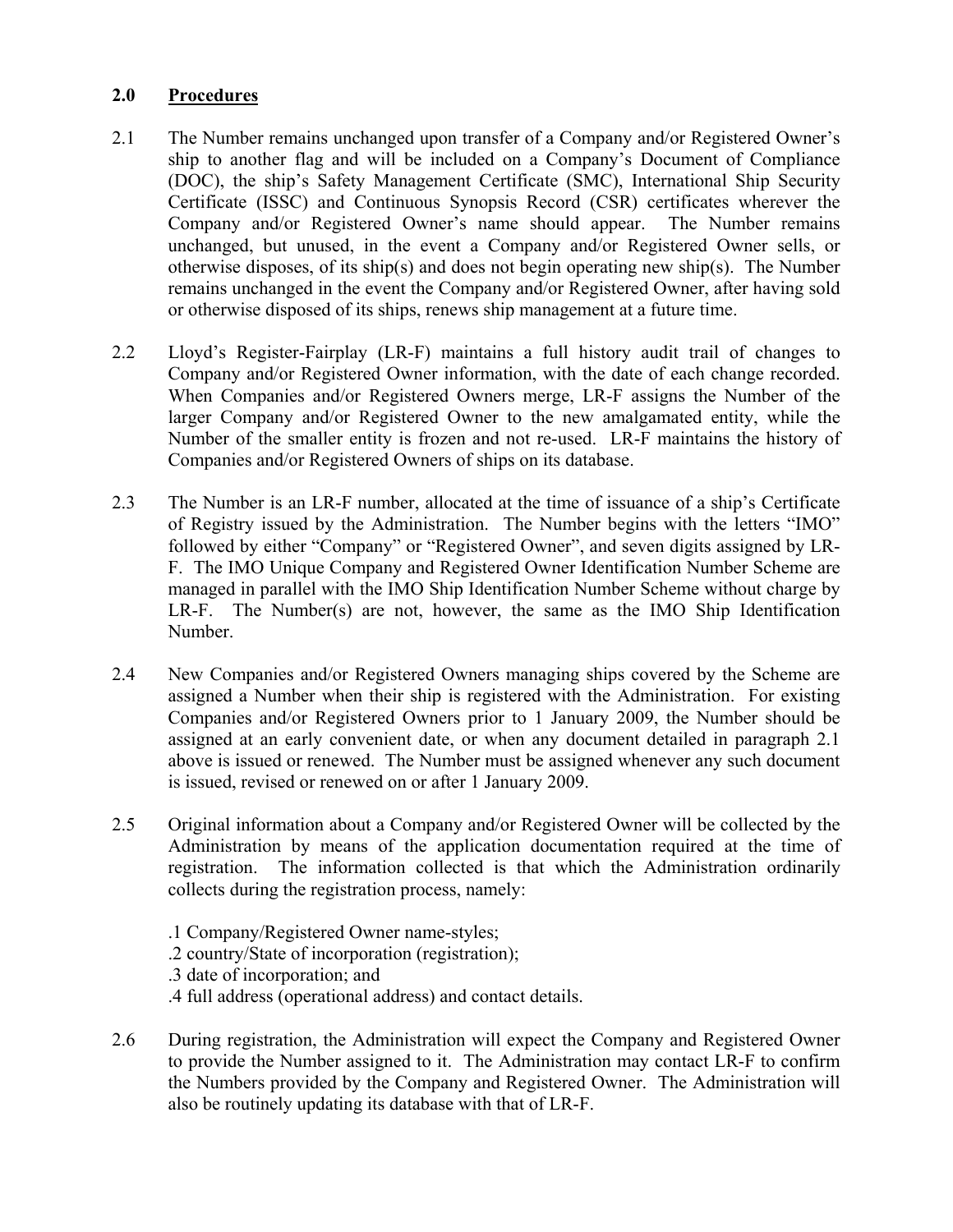# **3.0 Obtaining Numbers**

3.1 The Number for the Company and Registered Owner can be obtained by contacting LR-F at the following address using the appropriate form provided in Appendix 1 and Appendix 2:

> Lloyd's Register – Fairplay Ltd Lombard House 3 Princess Way, Redhill, Surrey, RH1 1UP, UK Telephone: +44 1737 379000 Fax : +44 1737 379001 Web : [www.lrfairplay.com](http://www.lrfairplay.com/) E-mail: [owners-data-feedback@lrfairplay.com](mailto:owners-data-feedback@lrfairplay.com)

- 3.2 LR-F will accept both paper and electronic request forms (appendices 1 and 2) from Companies or Registered Owners who have not previously been assigned a Number. Companies or Registered Owners also may use the form to update their information. LR-F will confirm updated Company information with the Administration.
- 3.3 LR-F will also accept both paper and electronic request forms (Appendix 1) from Recognized Organizations (ROs) that undertake Safety Management Certificate and Document of Compliance audits, and from Recognized Security Organizations (RSOs) that undertake International Ship Security Certificate audits, for Companies who have not previously been assigned a Number.

# **4.0 Website Access**

- 4.1 LR-F has established a free website, which allows Administrations to look up Numbers as well as communicate correct Company details on existing records. By participating in the IMO Unique Company and Registered Owner Identification Number Scheme, however, the Administration assumes no duty to examine, correct, change, alter, or modify information contained on the LR-F free website, or to notify LR-F of incorrect information contained on the website.
- 4.2 This website is also be available to Companies and Registered Owners, who may use it to complete the numbering requirements on the Continuous Synopsis Record (resolution A.959(23)). Alternatively, these Numbers are available on the Equasis free public website.
- 4.3 These websites are also accessible to and used by port States control authorities to verify ship documentation. The Administration will not accept or be held responsible for mistakes or errors in the information on these websites. It will therefore be very important that Companies and Registered Owners provide both LR-F and the Administration with accurate matching information.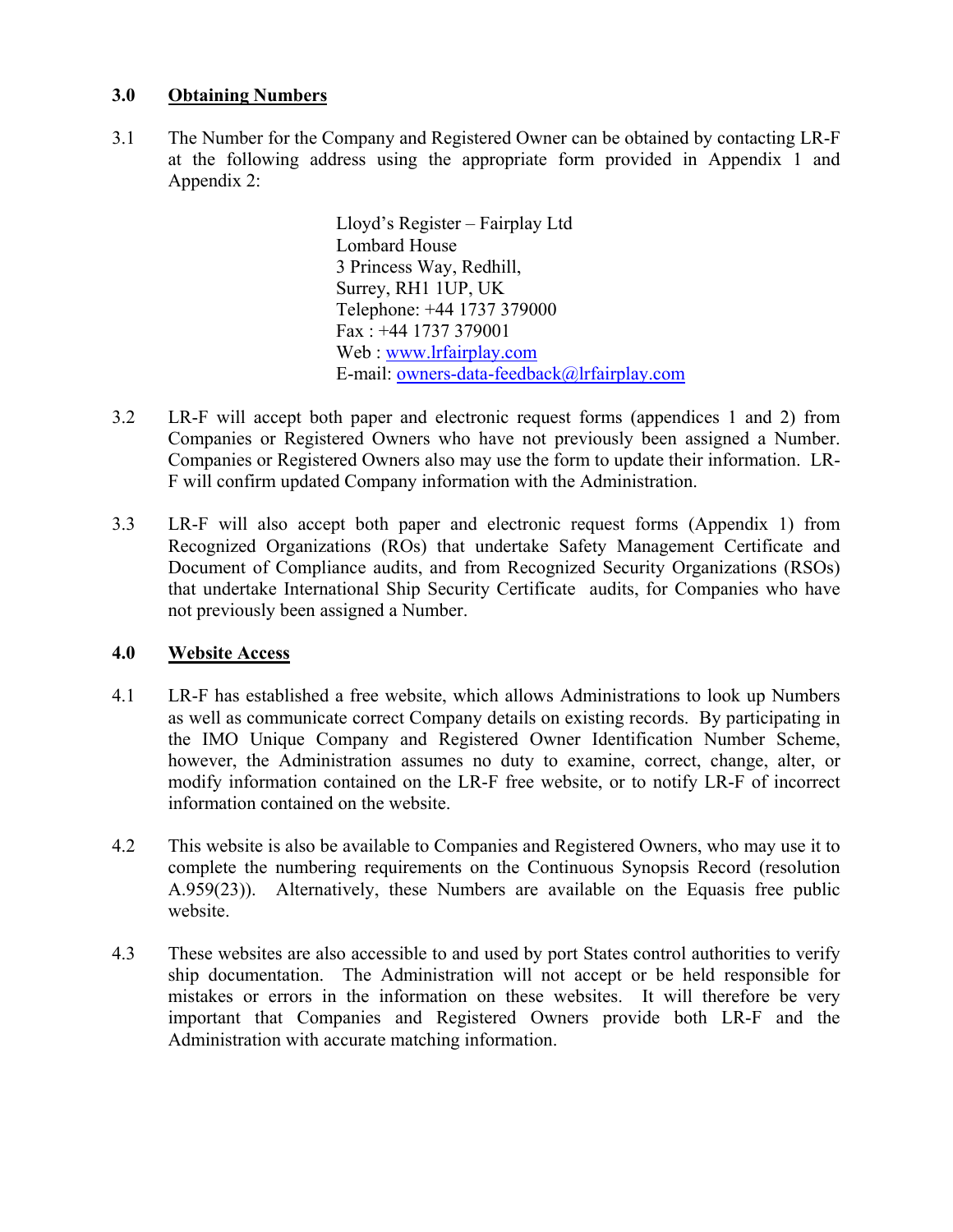Director General, Maritime Safety Directorate, Department of Transport, Leeson Lane, Dublin 2.

19/12/2007

For any technical assistance in relation to this Marine Notice please contact The Marine Surveyors' Office, Leeson Lane, Dublin 2 +353 1 678 3400 For information in relation to technical specification/type approval of radio equipment contact the Radio Surveyors +353 1 678 2363/2364/2365/2367. For general enquiries please contact the Maritime Safety Division at +353-1-678 3418 Any enquiries concerning Marine Notices should be addressed to: Maritime Safety Directorate, Department of Transport, Leeson Lane, Dublin 2 Email: [marinenotices@transport.ie](mailto:marinenotices@transport.ie) Or visit us at: [www.transport.ie](http://www.transport.ie/)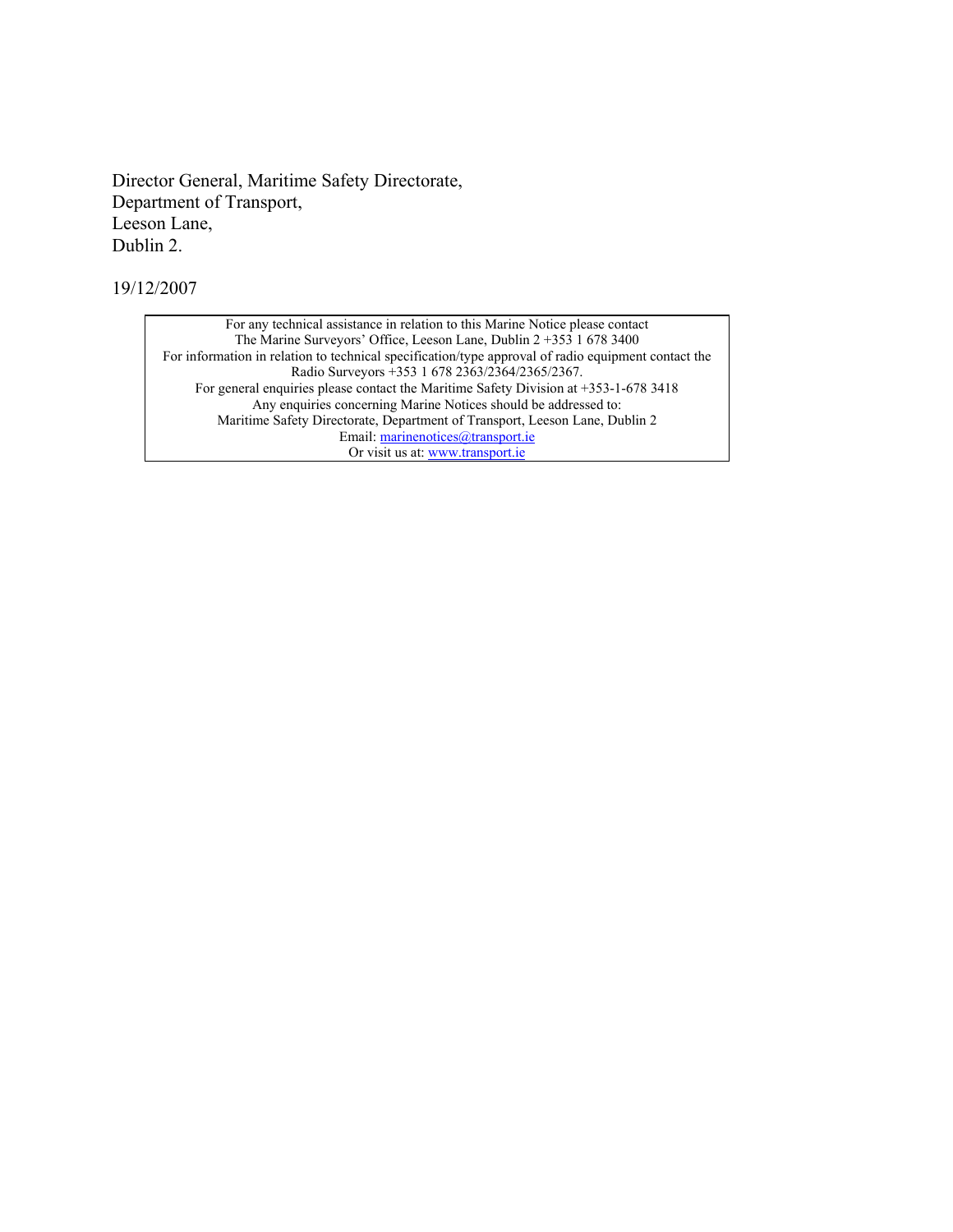# **Appendix 1**

# **REQUEST FOR COMPANY IDENTIFICATION NUMBER**

LLOYD'S REGISTER - FAIRPLAY Lombard House 3 Princess Way Redhill SURREY RH1 1UP

TELEPHONE +44 1737 379061 INTERNATIONAL FAX +44 1737 379001 EMAIL: [owners-data-feedback@lrfairplay.com](mailto:owners-data-feedback@lrfairplay.com)

| TO ENABLE ASSIGNMENT OF A COMPANY IDENTIFICATION NUMBER, PLEASE PROVIDE THE FOLLOWING DETAILS:                                                                                                                                 |                                      |                                                                                                                                                                                                                                |  |  |  |
|--------------------------------------------------------------------------------------------------------------------------------------------------------------------------------------------------------------------------------|--------------------------------------|--------------------------------------------------------------------------------------------------------------------------------------------------------------------------------------------------------------------------------|--|--|--|
|                                                                                                                                                                                                                                |                                      | CURRENT COMPANY NAME (required)                                                                                                                                                                                                |  |  |  |
|                                                                                                                                                                                                                                |                                      |                                                                                                                                                                                                                                |  |  |  |
|                                                                                                                                                                                                                                |                                      |                                                                                                                                                                                                                                |  |  |  |
| Please                                                                                                                                                                                                                         | indicate This is a newly established | ΙI                                                                                                                                                                                                                             |  |  |  |
|                                                                                                                                                                                                                                | This is a Change of Company Name     | (please give former name above)<br>П                                                                                                                                                                                           |  |  |  |
|                                                                                                                                                                                                                                | This is a Company Merger             | (please give former names of all companies above)<br>$\Box$                                                                                                                                                                    |  |  |  |
|                                                                                                                                                                                                                                |                                      |                                                                                                                                                                                                                                |  |  |  |
| <b>COUNTRY</b>                                                                                                                                                                                                                 |                                      | $OF \nightharpoonup$                                                                                                                                                                                                           |  |  |  |
| (REGISTRATION)                                                                                                                                                                                                                 |                                      |                                                                                                                                                                                                                                |  |  |  |
| FULL.<br><b>STREET</b><br>(required)                                                                                                                                                                                           |                                      | ADDRESS                                                                                                                                                                                                                        |  |  |  |
|                                                                                                                                                                                                                                |                                      |                                                                                                                                                                                                                                |  |  |  |
|                                                                                                                                                                                                                                |                                      | TELEPHONE CONTROL CONTROL CONTROL CONTROL CONTROL CONTROL CONTROL CONTROL CONTROL CONTROL CONTROL CONTROL CONTROL CONTROL CONTROL CONTROL CONTROL CONTROL CONTROL CONTROL CONTROL CONTROL CONTROL CONTROL CONTROL CONTROL CONT |  |  |  |
|                                                                                                                                                                                                                                | $E-MAIL$ $\qquad \qquad$             |                                                                                                                                                                                                                                |  |  |  |
| <b>IF KNOWN - PARENT COMPANY</b>                                                                                                                                                                                               |                                      |                                                                                                                                                                                                                                |  |  |  |
| IMO ship identification number(s) or if not available other ship<br>(Please supply at least one IMO ship identification number in the current fleet. This helps in the identification of Company records)                      |                                      |                                                                                                                                                                                                                                |  |  |  |
| <b>SENDER NAME:</b>                                                                                                                                                                                                            |                                      |                                                                                                                                                                                                                                |  |  |  |
| SENDER FAX NUMBER: LETTER AND THE SERVICE OF A SERVICE OF A SERVICE OF A SERVICE OF A SERVICE OF A SERVICE OF A SERVICE OF A SERVICE OF A SERVICE OF A SERVICE OF A SERVICE OF A SERVICE OF A SERVICE OF A SERVICE OF A SERVIC |                                      |                                                                                                                                                                                                                                |  |  |  |
|                                                                                                                                                                                                                                | SENDER EMAIL:                        |                                                                                                                                                                                                                                |  |  |  |
|                                                                                                                                                                                                                                |                                      |                                                                                                                                                                                                                                |  |  |  |

**LR-F Reply:** 

IMO Company No.